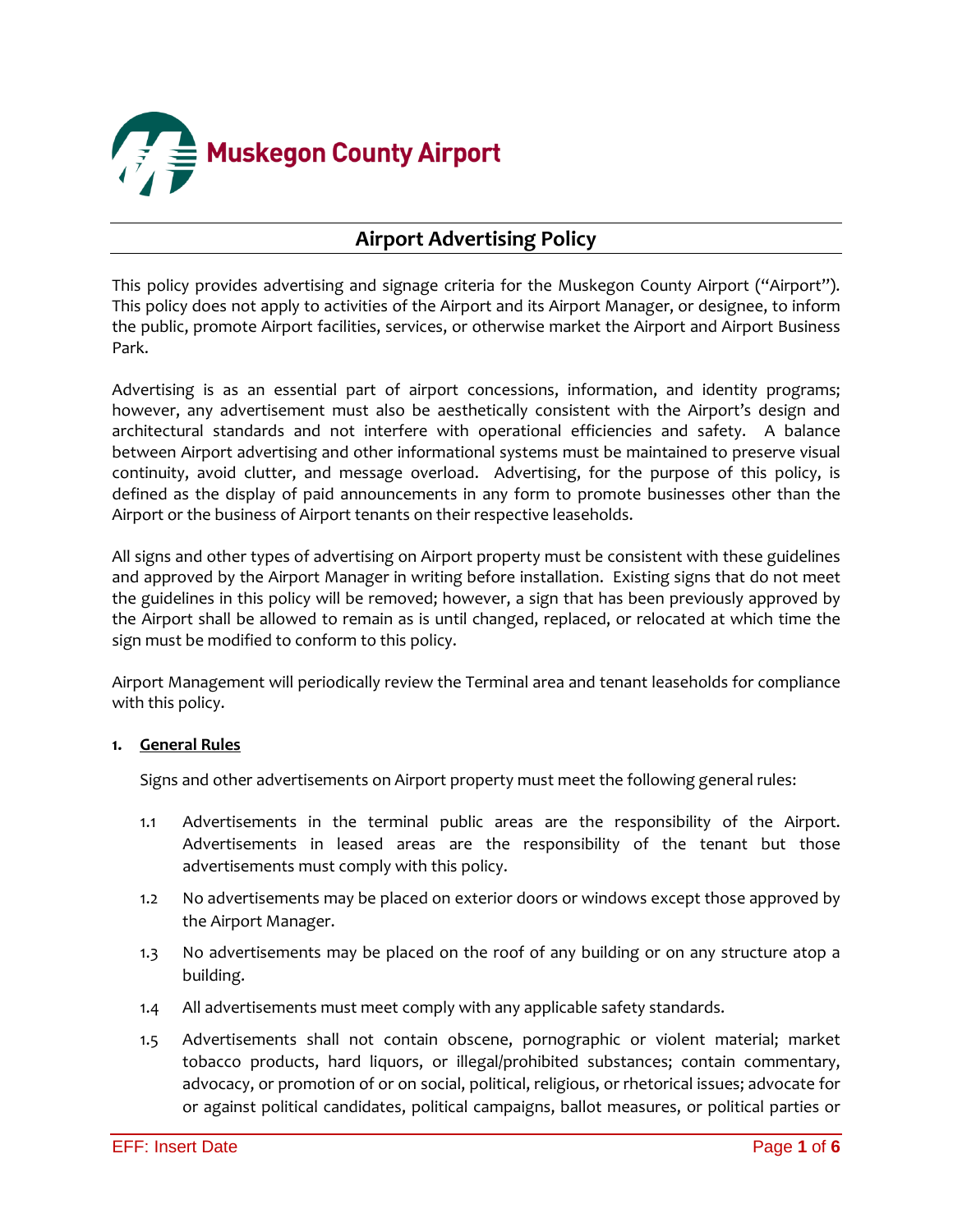organizations; or advocate a position (directly or indirectly) on any public policy or social issue.

- 1.6 Advertisements shall not advertise services in direct competition with the Airport's business objectives and services.
- 1.7 Advertisements shall not be false, misleading, or deceptive.
- 1.8 Advertisements shall not contain objectionable or controversial material such that the advertisement would be contrary to community standards or would detract from the mission of the Airport to provide a comfortable, pleasant passenger experience.
- 1.9 Except as noted above, no advertising of any nature is allowed along roadways, walkways, landscaped areas, or other grounds of the Airport without permission from the Airport Manager.
- 1.10 Advertisements may not contain flashing messages or be illuminated by strobe or laser lighting.
- 1.11 Advertising on the exterior of the terminal building or any permanent structure on the Airport property is prohibited. In addition, an advertisement on the exterior of passenger loading bridges or airport fences is prohibited, except for advertising authorized by the Airport.
- 1.12 The Airport will not provide email/telephone support (e.g., answer questions about products, services, companies, etc.), email/telephone endorsements (e.g., provide a positive review of a product or service or recommend any product or service) or take orders for products or services advertised at the Airport.
- 1.13 Advertisements for gaming activities operated by the Michigan Lottery must be approved by the Airport Manager prior to execution of a contract for those ads. Should these types of ads be approved, a pamphlet for gaming addiction shall be placed in a brochure rack in the terminal. No other types of gaming will be considered for advertising.
- 1.14 All advertisements must be approved by the Airport in writing prior to display.

## **2. Terminal Building**

Within the Airport's terminal building, all advertising in public and common use spaces shall be allowed entirely at the discretion of and subject to the judgment of the Airport Manager, in accordance with the general rules set forth above. Advertising in spaces exclusively or preferentially leased by tenants shall be restricted to only goods and services offered by the tenant.

All advertisements proposed in the terminal building, no matter where or how placed, are subject to the written consent and approval of the Airport Manager prior to installation.

The Airport Manager shall have the right to remove and dispose of any sign, brochure, flyer, advertisement, circular, picture, sketch, drawing or other commercial message that violates any of these policies. The Airport Manager shall have the right to post or cause to be posted signs, brochures, flyers, advertisements, circulars, pictures, sketches, drawings, or other commercial messages that promote the use of Airport-provided services.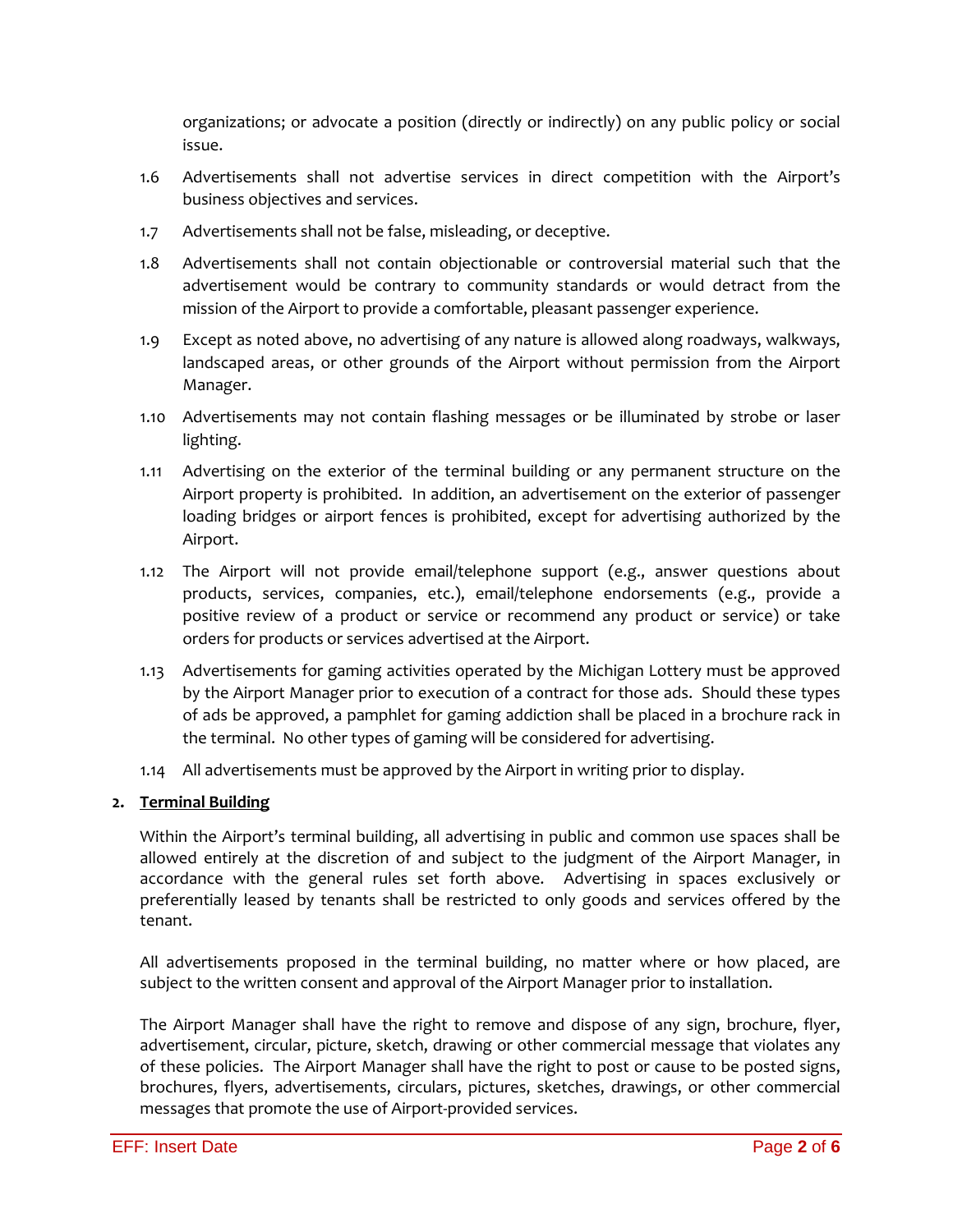## **3. Other Airport Buildings and Structures**

Advertising is not permitted on the exterior of or on the grounds of any other building or structure on Airport property. This policy does not apply to activities of tenant/leaseholders to identify, inform the public, or promote its services or business, or otherwise market their business in accordance with the terms and conditions of their specific lease. Any promotion or identification of a business or tenant of the Airport must comply with any applicable signage ordinance that is in effect or enacted by the City of Norton Shores or Muskegon County.

## **4. Temporary Advertising Signs**

Airport tenants may use temporary signs with prior approval of the Airport Manager. Airport tenant contractors may use temporary signs that may be considered advertising in nature during construction periods to identify projects, work sites, contractors, and work in process as specified in Airport-approved contract documents.

## **5. Indemnity**

Advertisers and their agencies will indemnify and hold harmless the County of Muskegon and the Muskegon County Airport, its officers and agents, against all expenses and losses resulting from the publication of the contents of the advertisement, including claims for libel, violation of privacy, copyright infringement, or plagiarism.

The Airport's name, logo, and designations, nor testimonials by current Airport employees, may be used in advertisements to endorse non-Airport products or services, unless the Airport has specifically contracted with a particular advertiser to promote or endorse a product or service apart from the purposes of the advertising program.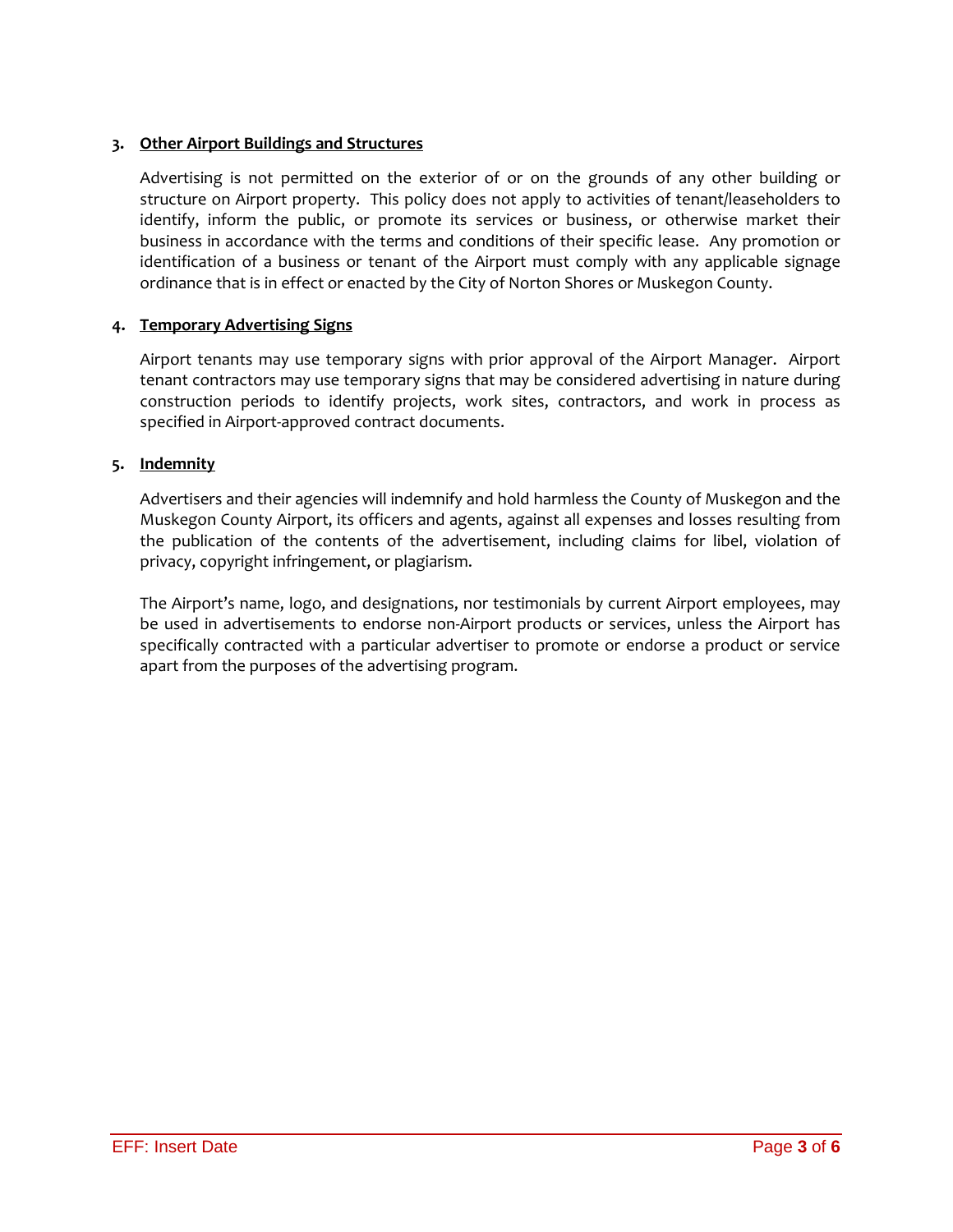**Attachment A Airport Terminal Layout**

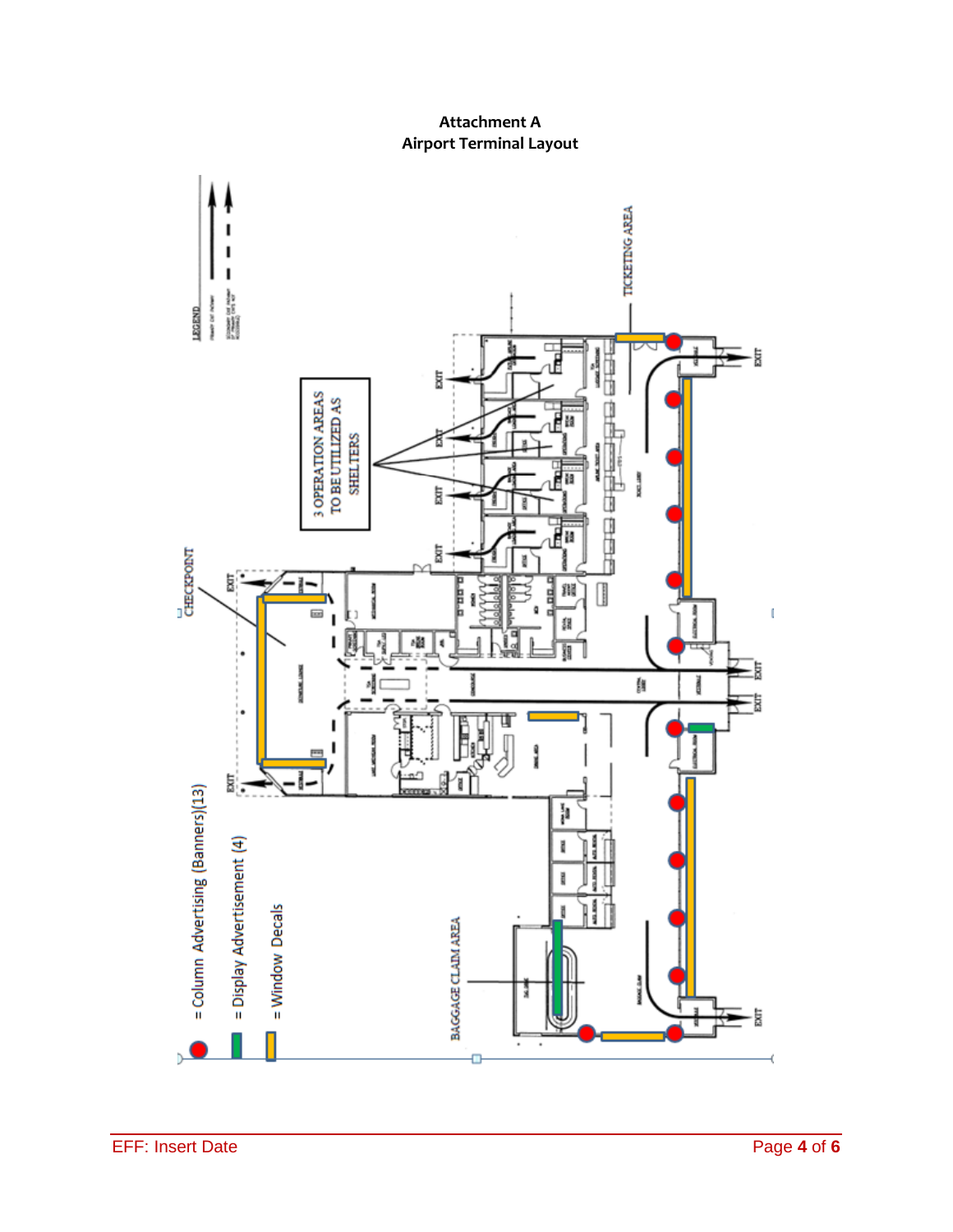#### **Attachment B**

#### **MUSKEGON COUNTY AIRPORT AIRPORT ADVERTISING AGREEMENT**

| Dated:                                         | <b>Airport Agreement No.:</b>                      |
|------------------------------------------------|----------------------------------------------------|
| <b>County of Muskegon, Michigan</b><br>Lessor: |                                                    |
| Lessee:                                        |                                                    |
| <b>Street Address:</b>                         |                                                    |
| Phone:                                         | Email:                                             |
| <b>Monthly Rent:</b>                           | Payable in advance on the first day of each month. |
| <b>Agreement Term Begins:</b>                  | Minimum one (1) year<br>Term:                      |

#### **LESSEE COVENANTS AND AGREES AS FOLLOWS:**

- 1. Lessee agrees to pay the monthly rent in advance to the Lessor, payments being due on the 1st day of each month. If Lessee pays a year's rent in advance, a ten percent (10%) discount shall be given to said Lessee.
- 2. Lessee agrees to produce, at its own cost, and periodically change the display with the approval of the Lessor in order to maintain a clean and current display and, further, agrees that no obscene or objectionable literature or display materials shall be contained therein in accordance with this Airport Advertising Policy.
- 3. Lessee further agrees to hold Lessor harmless against loss due to theft or vandalism associated with said display.
- 4. If the Lessee fails to make payment as hereinbefore set forth, then, and in that event, the said Lessor shall have the right to remove said display and lease the said display area to another Lessee.
- 5. The Lessee has the option of renewing said lease on an annual basis by either giving written notice of intent within thirty (30) days of termination date, or by making an annual or monthly payment for the next lease period.